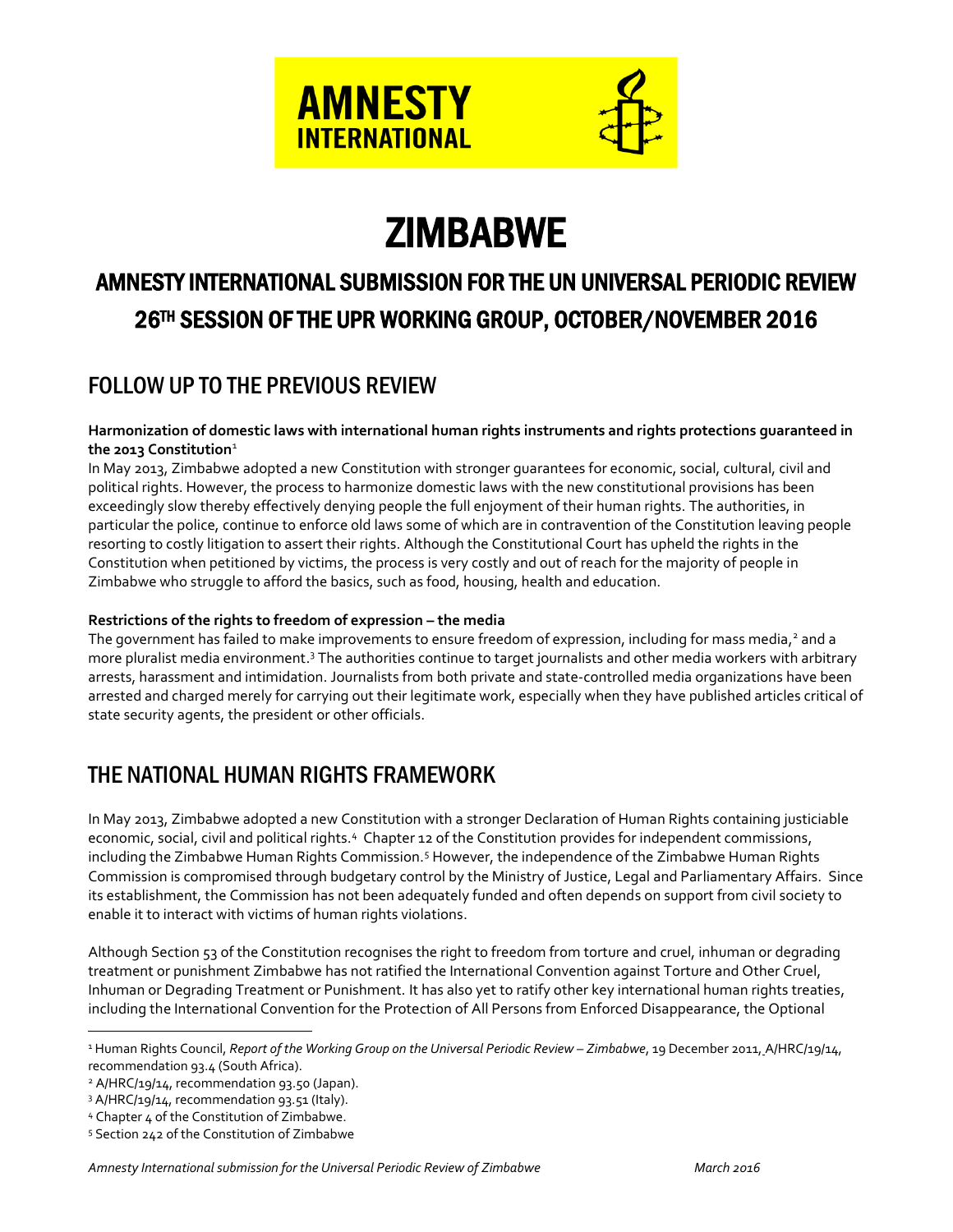Protocol to the Convention of the Elimination of All Forms of Discrimination against Women, the First and Second Optional Protocols to the International Covenant on Civil and Political Rights, and the Optional Protocol to the Covenant on Economic, Social and Cultural Rights.

## THE HUMAN RIGHTS SITUATION ON THE GROUND

#### **Forced evictions**

 $\overline{a}$ 

Despite a provision in the 2013 Constitution that protects people against arbitrary eviction,<sup>6</sup> forced evictions have continued across the country affecting thousands of households who have lost their homes or livelihoods or both. The government and local authorities continue to evict people without adequate notice, alternative housing compensation, and due process. The Zimbabwe Republic Police and municipal police often use excessive force during forced evictions and against protestors. The government regularly fail to provide effective remedies to victims of forced eviction, including those affected by the 2005 mass forced evictions, known as *Operation Murambatsvina*. In all these circumstances, the victims of forced eviction are driven deeper into poverty in a context of a shrinking economy which is limiting the ability of households to access their rights to food, health, education, work and housing.

In August 2014, the government forcibly shut down Chingwizi Holding Camp in Masvingo province which had been set up to accommodate an estimated 20,000 people displaced by the floods in Chivi district. The floods were caused by the construction of the Tokwe-Mukosi dam which had started in 1998 but which experienced major delays due inadequate funding. The humanitarian crisis at the camp was a result of the government's failure to plan for the relocation of the flood victims that saw them living in deplorable conditions lacking basic services. The government even restricted humanitarian access by barring NGOs from the settlement.

The camp was closed amid protests against attempts to close down the clinic in the camp that had turned violent. The government responded by using brutal force, beating the protestors and indiscriminately arrested some 300 people, mainly men and community leaders. Their arrest facilitated the forcible relocation of the women and children in the camp to one-hectare dry plots, thereby condemning them to a lifetime of poverty as they could not derive viable livelihoods from farming on small plots in a dry region. However, only 29 people were charged with committing public violence in contravention of Section 36 of the Criminal Law (Codification and Reform) Act. The detainees allege they were tortured by police while in custody. Most of the persons charged were acquitted apart from four men who were convicted, and who are currently serving time in prison.

In September 2014, hundreds of homes were demolished by the Epworth Local Board and the Chitungwiza Town Council with police support, but without court orders. The evictions were carried out at night with no time given to remove belongings. Police used teargas during the demolitions. At least 30 people were arrested and released without charge and 12 people were injured. The evictions in Epworth were only stopped through a High Court order obtained by the victims.

On 12 January 2015, the High Court stopped the removal of some 150 families settled at Arnold Farm in Mazowe district. The families' homes had been indiscriminately demolished by police on 7 January, leaving them homeless and with no cover from the elements in the middle of the rainy season. The forced evictions had been carried out despite an earlier High Court order issued in August 2014 protecting the residents from arbitrary eviction under Section 74 of the Constitution.

In June 2015, the government issued an ultimatum for the removal of informal traders from cities and towns with the support of the army. Following the announcement, the Harare City Council began removing informal traders in July 2015, leading to violent clashes between municipal police and informal traders in the Central Business District. Dozens of informal traders, including the leaders of the National Vendors' Union of Zimbabwe, were arrested and detained. Sixteen were charged with public violence. They were released on bail and their trials are continuing. Forced evictions were also carried out in December 2015 when 200 structures were destroyed by the City of Harare near Kambuzuma suburb.

<sup>6</sup> Section 74 of the Constitution of Zimbabwe states that "No person may be evicted from their home, or have their home demolished, without an order of court made after considering all the relevant circumstances."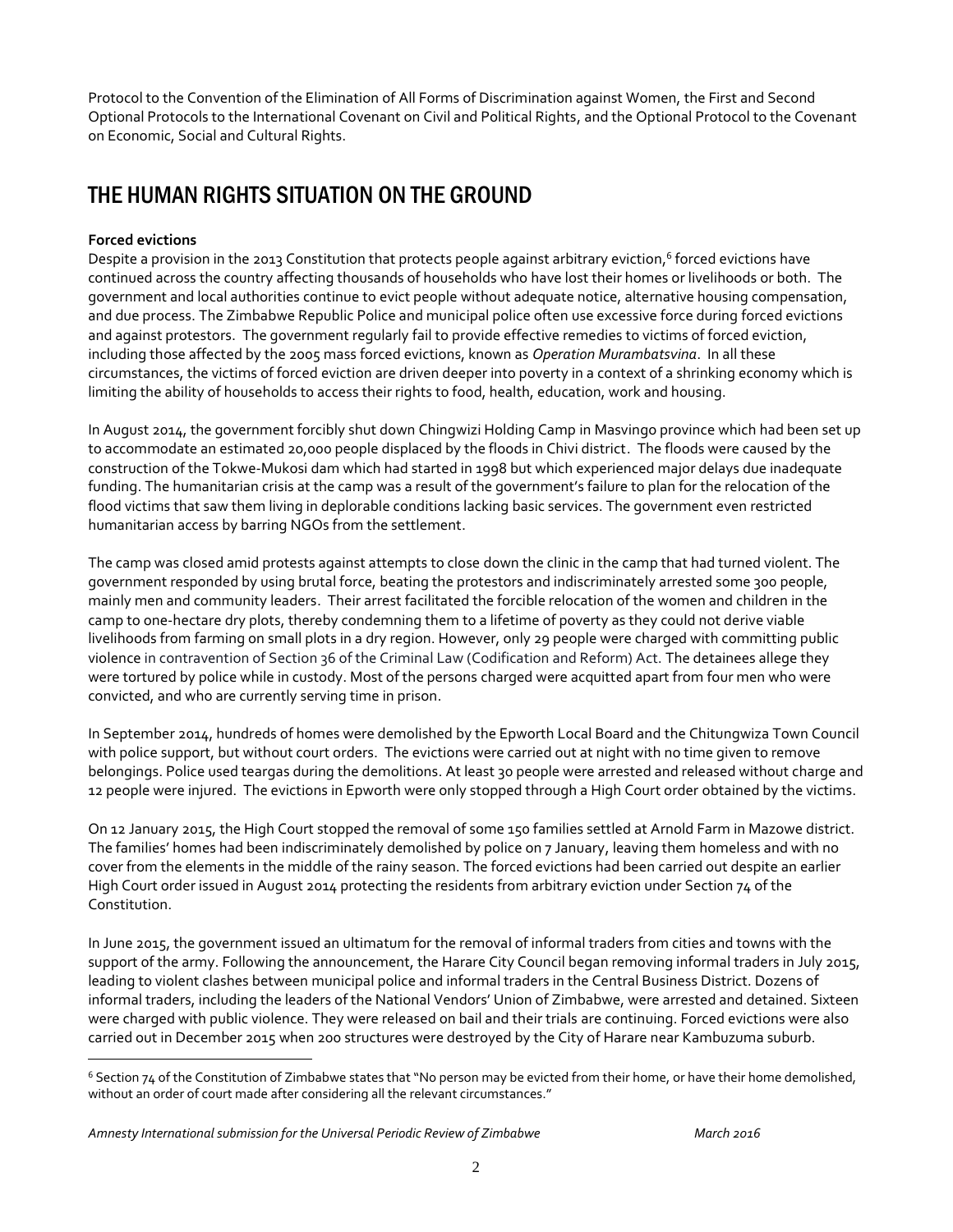#### **Abductions, enforced disappearance of Itai Dzamara and lack of accountability for past disappearances**

After a long break in reports of enforced disappearance of government critics, on Monday 9 March 2015, five men suspected of being state security agents abducted journalist and pro-democracy activist Itai Dzamara, who is also the leader of the Occupy Africa Unity Square (OAUS) protest group. <sup>7</sup> The men approached Itai Dzamara while he was having a haircut at a barber's shop near his home in the Harare suburb of Glen View and accused him of stealing cattle before handcuffing him and driving off with him in a white truck. Two days earlier, on Saturday 7 March 2015, Itai Dzamara had delivered a solidarity speech at a rally in Harare held by the opposition *Movement for Democratic Change*, led by former Prime Minister Morgan Tsvangirai. In his speech, Itai Dzamara had called for protests against the deteriorating situation in the country.

Despite a High Court ruling ordering state security agents to investigate Itai Dzamara's disappearance, there has been no independent evidence to suggest that the state has carried out an investigation with due diligence. Before his disappearance Itai Dzamara and members of the OAUS had been targeted by state security agents on several occasions with beatings, harassment and intimidation for staging peaceful protests mainly at the Africa Unity Square in front of the Parliament in Harare. On 6 November 2014, Itai Dzamara was brutally assaulted by anti-riot police with batons in central Harare and left unconscious. Human rights lawyer Kennedy Masiye, from the Zimbabwe Lawyers for Human Rights, was also beaten by the anti-riot police despite identifying himself as a lawyer. He was also hospitalized.

On a previous occasion, on 2 December 2014, Itai Dzamara and two OAUS members, Allan Chinewaita and Jerry Mugweni, were abducted by men in three cars while engaging in a peaceful protest in Harare. They were reportedly taken to the headquarters of President Robert Mugabe's ruling party, *Zimbabwe African National Union – Patriotic Front* (ZANU-PF), where they were robbed, slapped, beaten and spat at by party youths. They were then driven to Harare Central Police Station and handed to security agents who tortured them again before releasing them without charge. They were severely injured and hospitalized.

In an earlier incident, on 26 November 2014, four members of OAUS, Tichaona Danho, Charles Nyoni, Terry Manzini and Shungu Mutize, were arrested and detained after submitting a petition to the Speaker of the Parliament and staging a peaceful protest in the Speaker's gallery. They were taken to Harare Central Police Station where they were ordered to undress and then whipped by three police officers who also ordered them to beat each other, demanding to know their group's mission and urging them to stop protesting against President Mugabe. Efforts by human rights lawyers to represent the detained activists were frustrated by police officials who denied holding them. After about six hours the activists were ordered to dress, go home and not inform anyone about their detention.

On 12 November 2014, former ZANU-PF Harare province chair for youths, Jim Kunaka, was abducted by unknown people in Mbare township. Kunaka was reportedly forced into a car, blind-folded and driven to a bushy area where he was assaulted with iron bars and dumped. The incident was reported at Harare Central Police Station, but no arrest was made. Kunaka's abduction took place at a time of intense jockeying for positions within ZANU-PF which led to the expulsion of senior party officials, including former Vice President Joice Mujuru.

The government has not conducted any investigations into the political violence in the run up to the second round of the presidential elections in 2008 which saw the abduction and disappearance of hundreds of opposition supporters and human rights activists. Some of the victims were killed by their abductors while others were later found in police custody. The government has effectively provided immunity from prosecution for the security agents responsible for the abduction of dozens of activists, including Jestina Mukoko, in 2008 when the then Minister of State Security, Didymus Mutasa, issued a ministerial certificate prohibiting the disclosure of the identities of the security agents involved.

#### **The death penalty**

 $\overline{a}$ 

There are currently 117 men on death row in Zimbabwe, although the country has not carried out any known executions since 2005. During the last UPR, Zimbabwe undertook to abolish the death penalty and to consider ratifying the Second

<sup>7</sup> The Occupy Africa Unity Square protest group was founded by Itai Dzamara in 2014. In October 2014 the group submitted a petition to President Mugabe criticizing his rule and called on him to resign.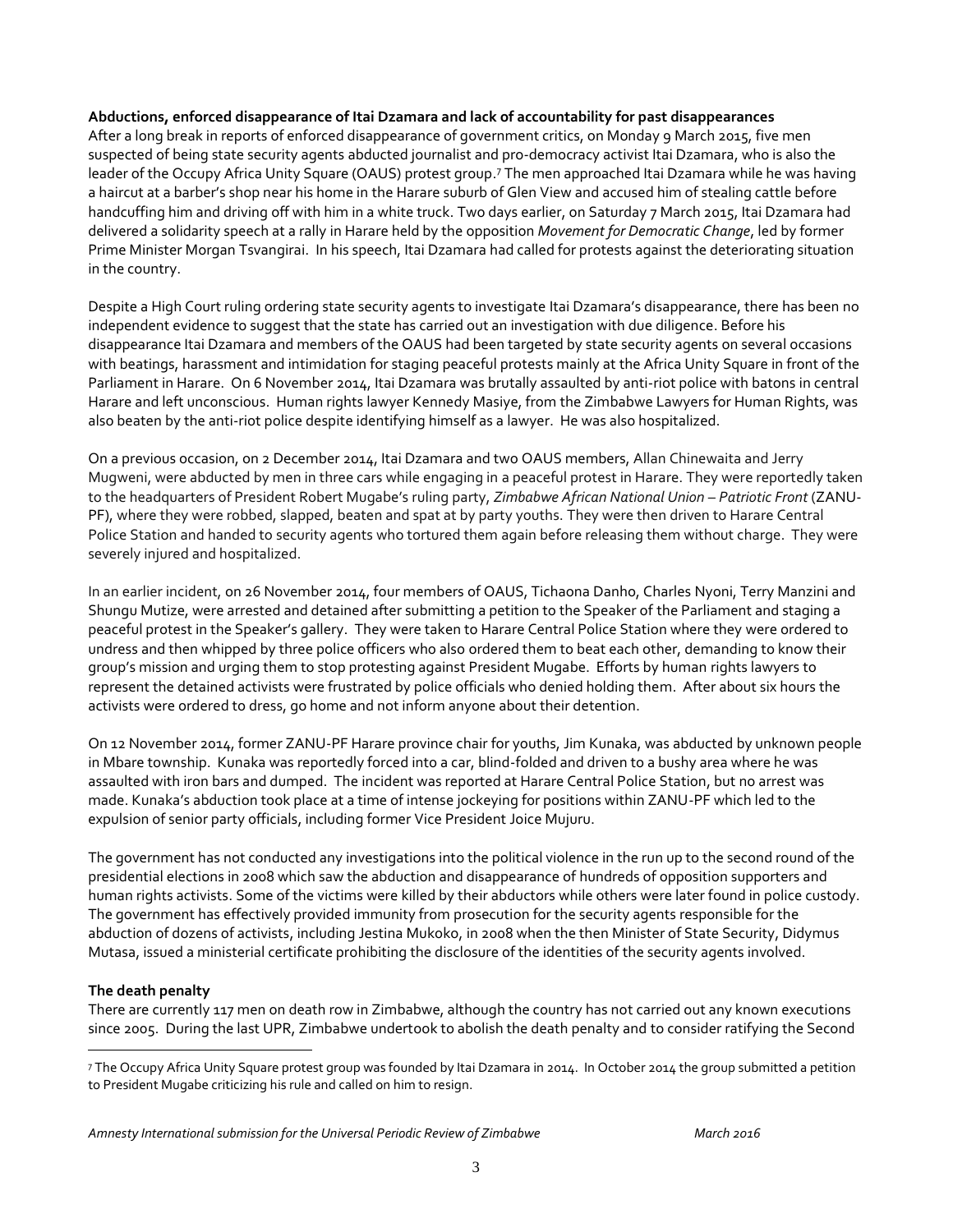Optional Protocol to the International Covenant on Civil and Political Rights as well as the Convention against Torture and Other Cruel, Inhuman or Degrading Treatment or Punishment.<sup>8</sup> Zimbabwe also supported the recommendation to consider introducing a moratorium on capital punishment.<sup>9</sup> However, contrary to this, the government has proposed an amendment of Criminal Law (Codification and Reform) Act through the General Laws Amendment Bill (2015) which seeks to reintroduce the death penalty for men between the ages of 21 and 70 years who commit "aggravated murder". The Constitution of Zimbabwe does not make it mandatory to pass a law that allows capital punishment; rather Section 48 (2) of the Constitution only states that "A law *may* permit the death penalty to be imposed only on a person convicted of murder committed in aggravated circumstances", and stipulates that such punishment cannot be imposed on women, or on men under the age of 21 $^{10}$  or over the age of 70. $^{11}$ 

#### **Restrictions on the rights to freedom of expression, association and assembly**

Since passing the Broadcasting Services Act in 2001, Zimbabwe has refused to issue broadcasting licenses to community radio stations thereby denying millions of people living in rural and urban areas the ability to freely express themselves through the airwaves. Activists campaigning for the licensing of community radio stations have been subjected to harassment and intimidation, including raids at their offices, by state security agents and in some instances activists have been arbitrary arrested, unlawfully detained and charged.<sup>12</sup>

Moreover, human rights defenders, journalists and other government critics continue to face arbitrary arrest and unlawful detention. Journalists from the private as well as state-controlled media houses have been targeted for carrying out their legitimate work, especially after reporting on state security agents and government officials. At least 10 journalists were arrested in 2015 alone.

The police routinely use the Public Order and Security Act and the Criminal Law (Codification and Reform) Act to deny perceived government opponents their rights to freedom of expression, association and assembly, including by using excessive force to break up peaceful assemblies. Ever since the period leading up to the December 2014 congress of the ruling ZANU-PF party, state security agents have continued to suppress dissenting voices, including individuals aligned to former Vice President Joice Mujuru or individuals critical of First Lady Grace Mugabe's political activities. In February 2016, the police used water cannons to break up a meeting of members of the Zimbabwe National Liberation War Veterans Association.

### RECOMMENDATIONS FOR ACTION BY THE STATE UNDER REVIEW

#### **Amnesty International calls on the government of Zimbabwe to:**

*Forced evictions*

 $\overline{a}$ 

- Immediately and unconditionally withdraw all threats of forced eviction by the government and local authorities and compensate those affected by previous evictions;
- **IMMED 19 Immediately declare an official moratorium on mass evictions until all legal and procedural safequards are in** place as required under international human rights law and standards;
- Undertake a comprehensive review of all cases of forced evictions with the aim of providing effective remedies for the victims;
- Ensure access to minimum essential levels of education, healthcare, water and sanitation, including through the provision of humanitarian assistance to all victims of forced evictions, including victims of *Operation Murambatsvina* and the Tokwe-Mukosi flooding in Masvingo.

#### Amnesty International submission for the Universal Periodic Review of Zimbabwe March 2016 March 2016

<sup>8</sup> A/HRC/19/14, recommendation 94.12 (Romania).

<sup>9</sup> A/HRC/19/14, recommendation 94.21 (Russian Federation).

<sup>&</sup>lt;sup>10</sup> Section 48(b)(i) of the Constitution of Zimbabwe.

<sup>&</sup>lt;sup>11</sup> Section 48(b)(ii) of the Constitution of Zimbabwe

<sup>12</sup> Amnesty International, *Beyond Tokenism – The need to license community radio stations in Zimbabwe* (Index: AFR 46/1613/2015).